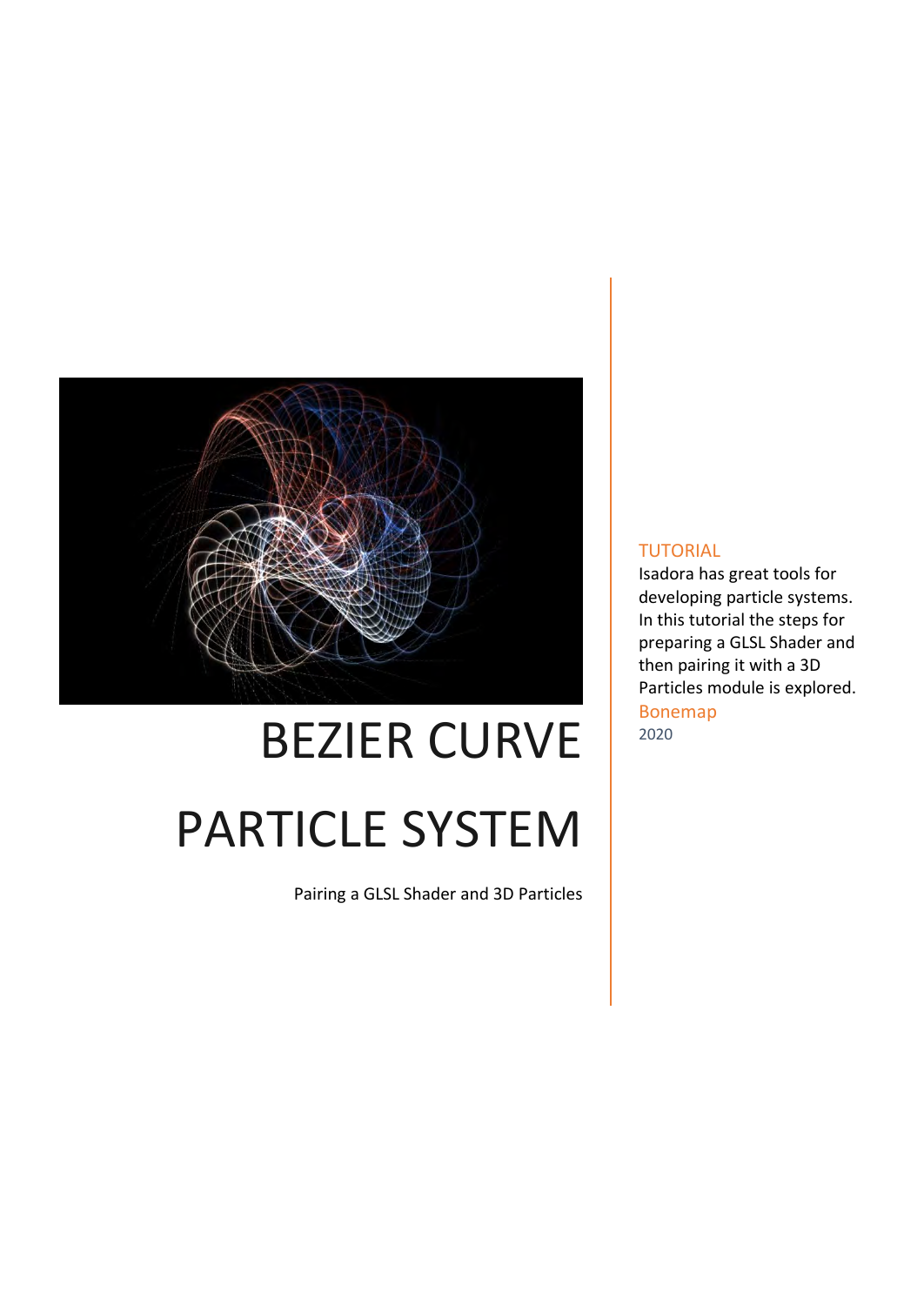# *Two Point Bezier Curve Particle System*

# **1 Preparing the GLSL Shader**

In this tutorial we will build a particle system in Isadora.

In this system we will use a GLSL Shader adapted from [The Book of Shaders](https://thebookofshaders.com/) by Patricio Gonzalez Vivo and Jen Lowe. Use the link below to view the source code for the GLSL Shader we will be adapting.

<https://thebookofshaders.com/edit.php?log=160414041756>

What is happening?

We have accessed source code that animates control points to demonstrate a Bezier curve. Wow – this is great – so let's adapt the code to produce a custom Isadora module.

What we will do

- Simple modification of the source code to work as a GLSL module in Isadora.
- The module will have inputs added to control the Bezier points in the horizontal and vertical (x and y) directions.
- Modify the code so that the black and white halves become a tapering white line
- The grey lines and the red dots indicating the relationship between the control points will be removed.



output of the source code **output after modification** 



There is a download from the Isadora community plugins page here: <https://troikatronix.com/plugin/two-point-bezier-shape/>

The file from the Isadora Plugins page has pre-prepared code to work as an Isadora module. It has control point inputs already configured. In addition the red dots and straight lines have been removed. It will require a little more modification of the code to achieve the tapering white line. It will save you some time so go ahead and download it.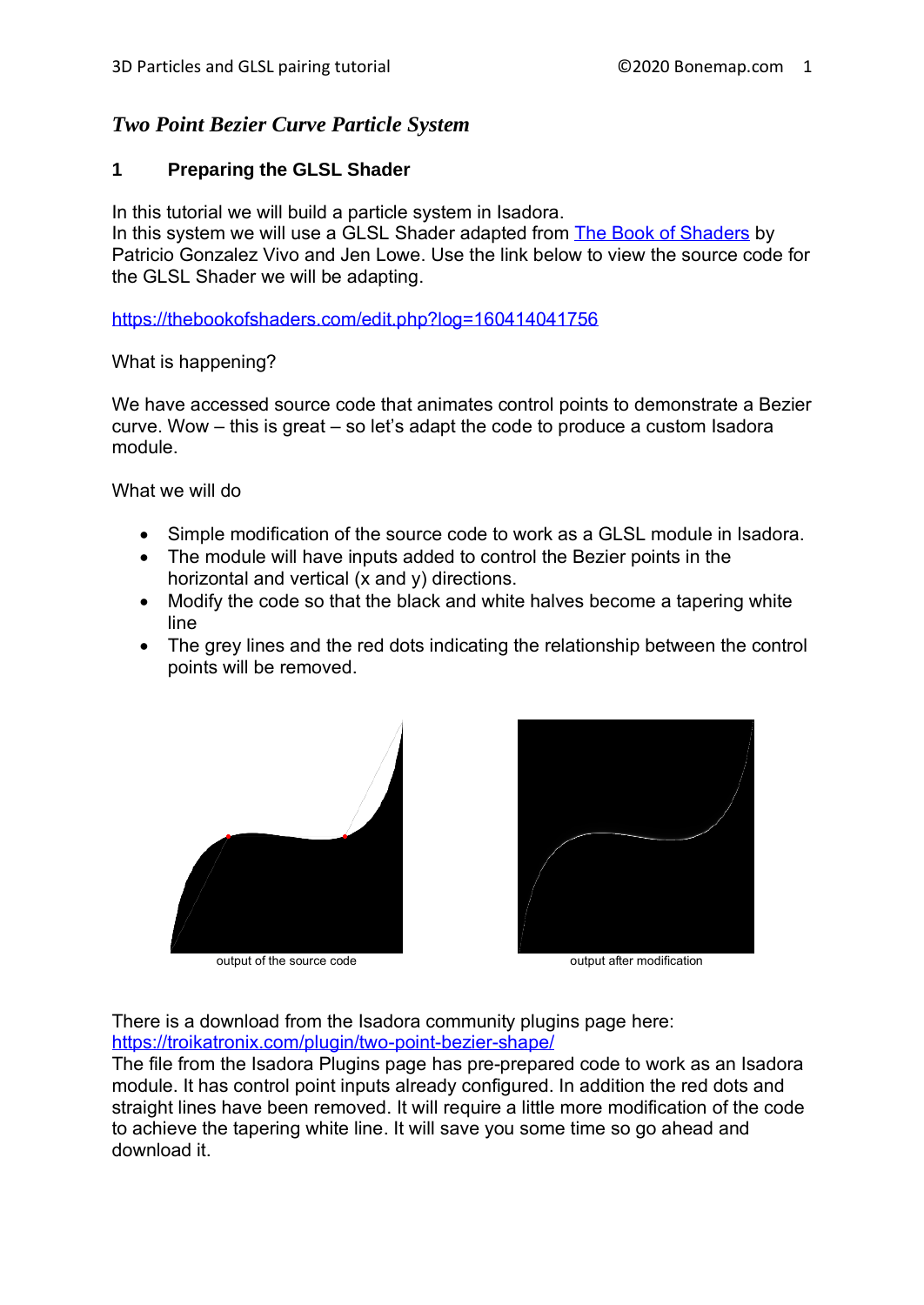The following list of actions prompts you to organise a functioning GLSL Shader actor within an Isadora patch window.

- 1. download the ['Two Point Bezier Shape'](https://troikatronix.com/plugin/two-point-bezier-shape/) file from the Isadora Plugins Page
- 2. open the file in a text reader application
- 3. copy the code all of it!
- 4. open Isadora
- 5. place a new 'GLSL Shader' actor in the Scene Editor patch window
- 6. double click the 'GLSL Shader' actor to reveal the code editor
- 7. delete the existing code
- 8. paste the copied code into the GLSL code editor window
- 9. activate the code by clicking the 'compile' button
- 10.close the code editor window by clicking OK





The GLSL Shader actor in Isadora allows you to paste in shader code from other sources

Double clicking on the GLSL Shader actor reveals the code editor where you can cut, paste and modify the text.

Before we get started with tweaking the source code, consider accessing the 'how to' pages from the Isadora website: [https://support.troikatronix.com/support/solutions/articles/13000025645-glsl](https://support.troikatronix.com/support/solutions/articles/13000025645-glsl-shader-actor-tutorial)[shader-actor-tutorial](https://support.troikatronix.com/support/solutions/articles/13000025645-glsl-shader-actor-tutorial)

The official Isadora [GLSL Shader Actor Tutorial](https://support.troikatronix.com/support/solutions/articles/13000025645-glsl-shader-actor-tutorial) provides advice on managing the adaptation of shader source code from other sources.

## Modifying the code

With the GLSL Shader now in place we can perform a few modifications to the code to reach our goal. Open the GLSL Shader actor code editor. This is the same GLSL Shader actor where the ['Two Point Bezier Shape'](https://troikatronix.com/plugin/two-point-bezier-shape/) text has been pasted in from the Isadora plugin page.

Look at the left hand side of the code editor. There are numbers running down that indicate individual lines of code in a numeric sequence. There are only a few lines of code that we will be modifying to make the expected changes to the shader.

At line 00017 and 00018 we are adding additional 'special comment lines' that Isadora recognises as inputs when it compiles the GLSL module. These are called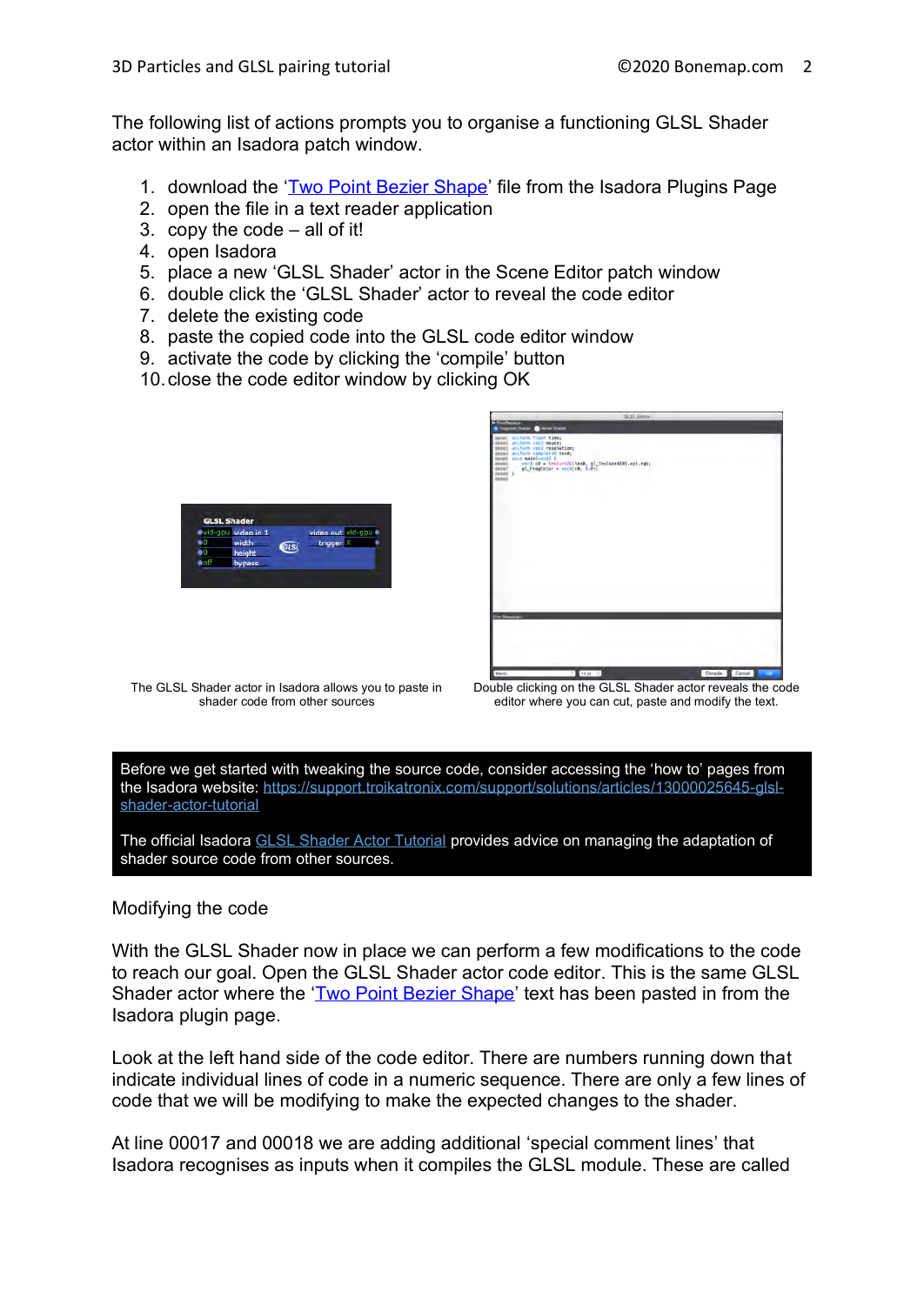'uniform variable' and allow a stream of information from the CPU to interact in realtime with the shader.

// ISADORA\_FLOAT\_PARAM(spreadL, cp5, 0.0, 0.2, 0.00025, "line spread");

00011 00012 00013 // ISADORA\_FLOAT\_PARAM(Control1X, cp1, 0.0, 1.0, 0.25, "Control Point 1X");<br>00014 // ISADORA\_FLOAT\_PARAM(Control1Y, cp2, 0.0, 1.0, 0.5, "Control Point 1Y"); 00013 // ISADORA\_FLOAT\_PARAM(ControllX, Cp1, 0.0, 1.0, 0.25, "Control Point 1X");<br>00014 // ISADORA\_FLOAT\_PARAM(ControllY, cp2, 0.0, 1.0, 0.5, "Control Point 1Y");<br>00015 // ISADORA\_FLOAT\_PARAM(ControllY, cp3, 0.0, 1.0, 0.75 00019 00020 uniform float Control1X; 00021 uniform float Control1Y; 00022 uniform float Control2X; 00023 uniform float Control2Y;<br>00023 uniform float SpreadL; // spreads the line to a gradient<br>00025 uniform float vertS; // shifts the curve on the vertical axis 00026

This screen capture indicates the additional code required at line 17 & 18, 24 & 25 within the GLSL editor to modify the Two Point Bezier Shape code.

For an explanation of this interaction and the Isadora special comment line see the official Isadora [GLSL Shader Actor Tutorial.](https://support.troikatronix.com/support/solutions/articles/13000025645-glsl-shader-actor-tutorial)

The uniform variables are declared at line 00024 and 00025:

uniform float spreadL; uniform float vertS;

The code at line 00170 is modified to accept the uniform variables that have been declared at line 0024 and 0025.

vec3 color = vec3(smoothstep(l, st.y+(vertS),l+px+(spreadL)));



This screen capture indicates the additional code required at line 170 within the GLSL editor to modify the Two Point Bezier Shape code.

Ensure that you have modified the code to be exactly as it appears above. The rearrangement of the elements in the following segment is responsible for generating the curve with the appearance of a line: (l, st.y+(vertS),l+px+(spreadL)).

To clean this up let's rename the GLSL Shader to something other than its default name. You are able to save the code by cutting and pasting it into a text document then saving the text document to the Isadora GLSL plugin folder on your computer. To access the correct folder: Isadora / Help menu / Open Plugins Folder / TroikaTronix GLSL Shaders. More instruction about saving your code is available through the official Isadora [GLSL Shader Actor Tutorial.](https://support.troikatronix.com/support/solutions/articles/13000025645-glsl-shader-actor-tutorial)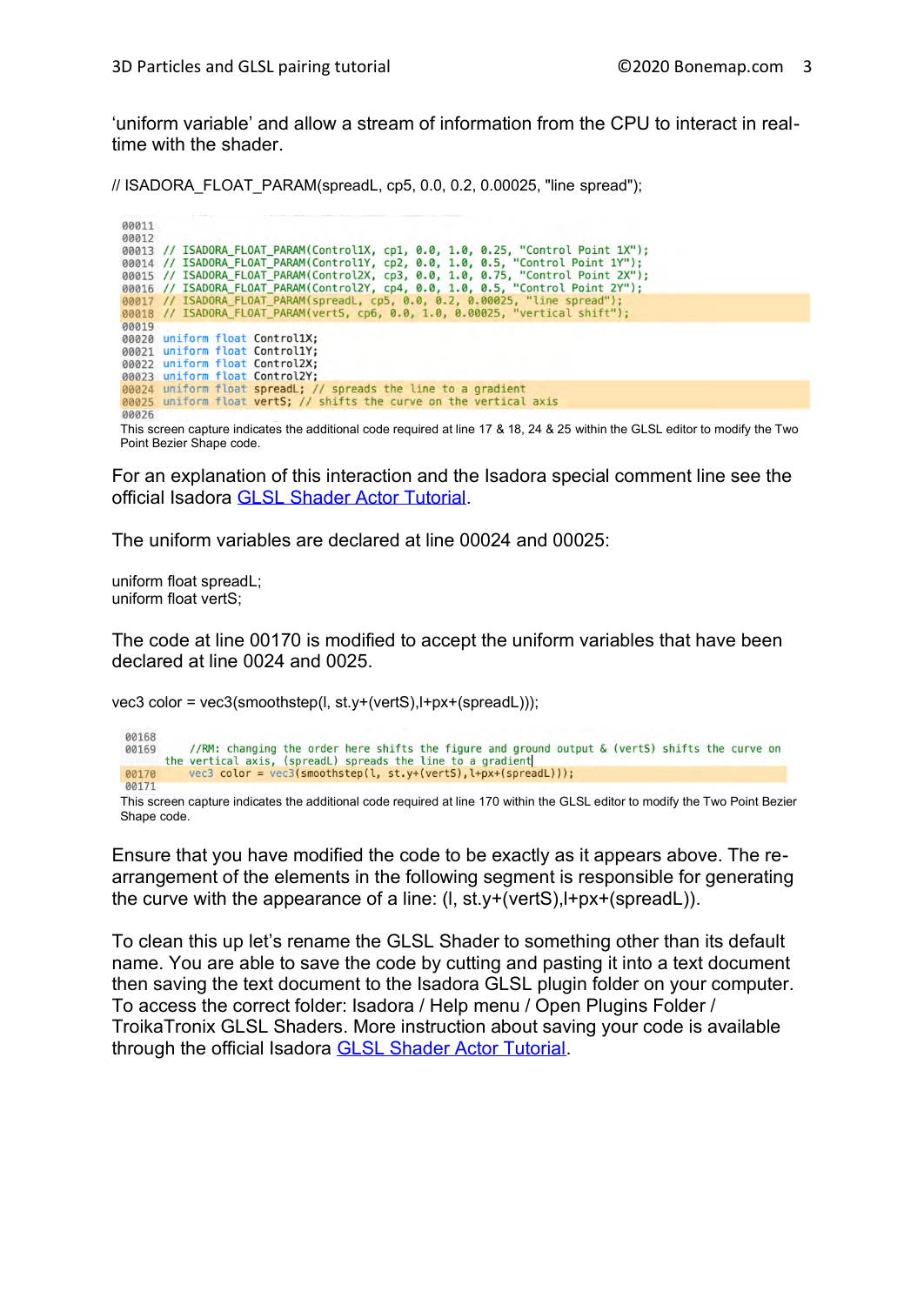**HZ** XX

XC

**V** 

**XD** 

**第B** 

**XX** 

介黑G

**介米L** 

**企業D** 

 $0$   $R$ R

O XV



Consider renaming the actor to something other than its default name

What we have achieved so far is the modification of the default plugin 'Two Point Bezier Shape'. It is now a new instance that you have renamed. There are two new inputs that affect the attributes of the curve.

Control1X



A screen capture indicating the variation achieved through code modification of a default GLSL shader. On the left is the output of the source shader. On the right is the output of the modified shader.

## **2 Incorporating the modified shader actor into a 3D Particles system**

There are a few conditions that are required before we will see anything. Use a patch cable to link the 'video out' of the GLSL actor to the 'texture map' input of the 3D Particles. Isadora's '3D Particles' actor takes a 2D image as an input at the 'texture map' parameter. You can now add a 'Pulse Generator' to the patch and link its output to the 'add obj' parameter input at the very bottom of the 3D Particles actor. Also increment the 'z' parameter input to negative 3 (-3). Now activate the 'Stage'.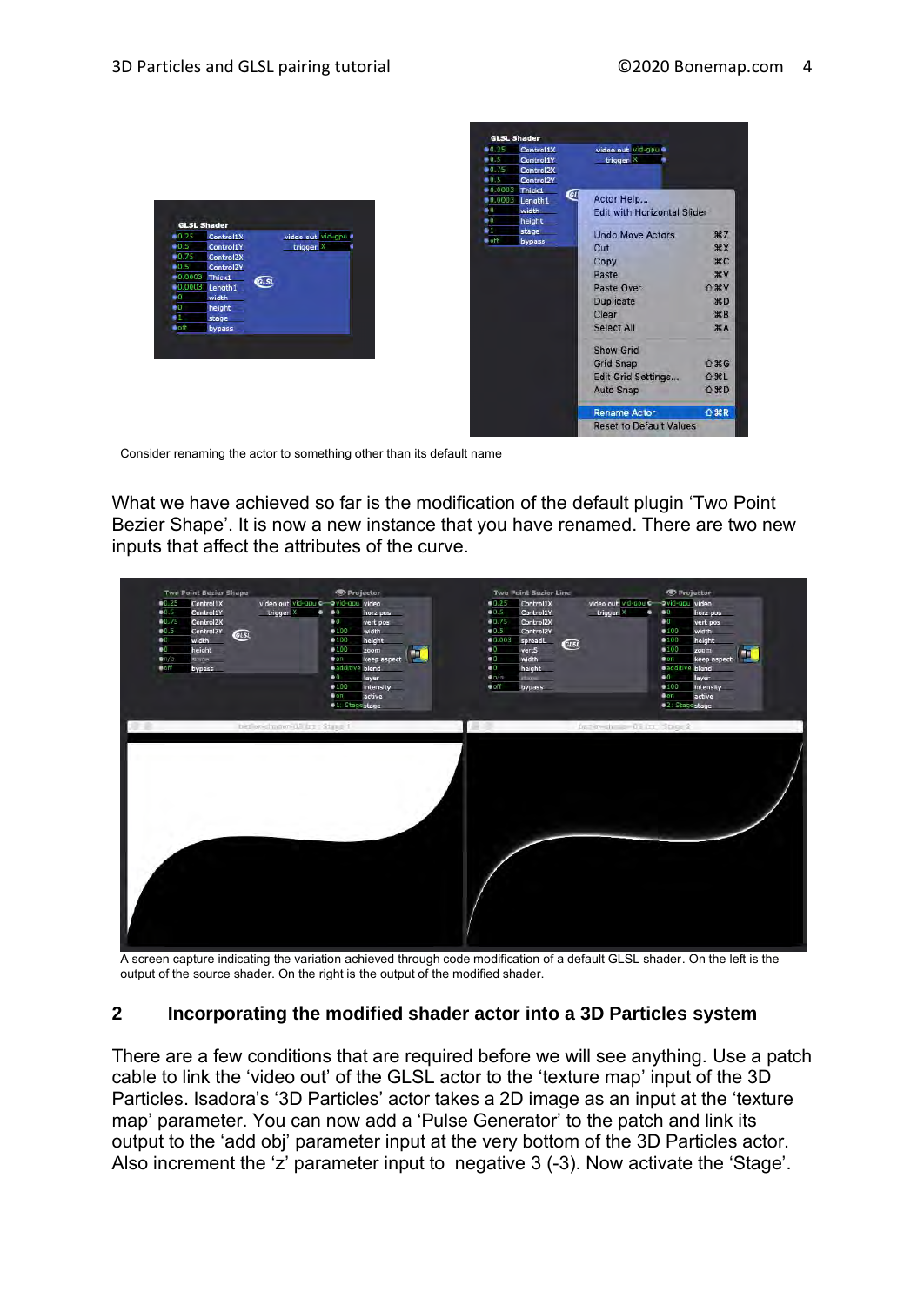This 3D particle system is relatively simple considering that we have spent a bit of time preparing the GLSL Shader that is paired with it. In the example represented in the screen grab below, three parameters of movement are implemented using 'Wave Generator' actors. The first is through the control point parameters of the GLSL Shader actor. The second is at the 3D Particles actor 'vertex rot' input. And the third is a circular movement configured at the 3D Particles 'x' and 'y' inputs at the bottom of the actor. I have used the ['Circular Path'](https://troikatronix.com/plugin/circular-path-by-bonemap/) User Actor that is available for download from the Isadora Plugins page: [https://troikatronix.com/plugin/circular-path-by](https://troikatronix.com/plugin/circular-path-by-bonemap/)[bonemap/.](https://troikatronix.com/plugin/circular-path-by-bonemap/) There is infinite variation possible and by tinkering with the parameters you can achieve many types of elegant and beautiful effects.



The full patch is relatively simple, but finding and entering the right balance of numerical properties takes time.